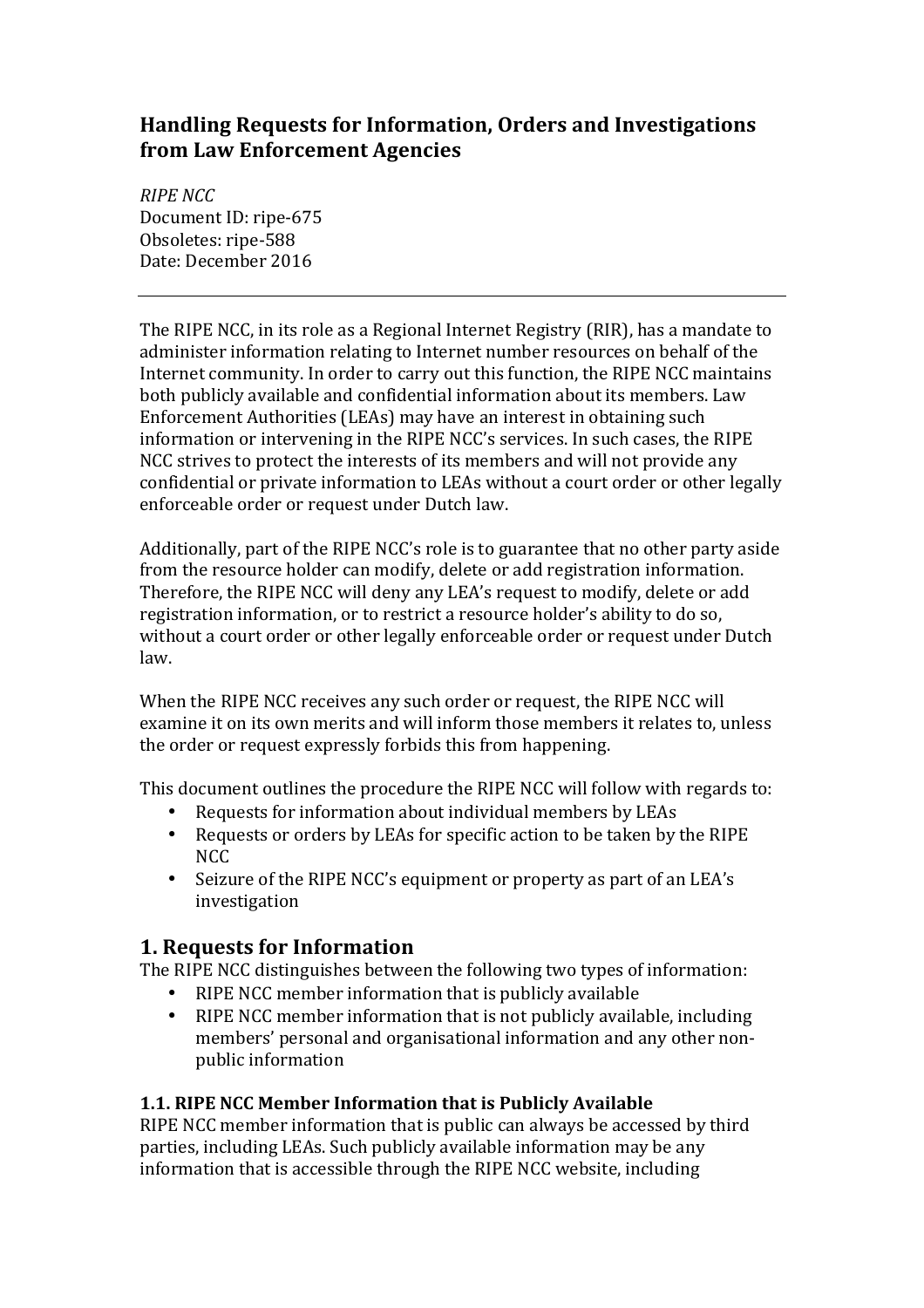information or records that are public on the RIPE Database at the time of the request.

Upon request, an LEA will be directed to this information. In cases where the provision of this information to LEAs is critical for the understanding of the public registry and RIPE NCC operations in general, this information will be given directly by the RIPE NCC to the requesting party.

#### **1.2. RIPE NCC Member Information that is not Publicly Available**

The RIPE NCC does not provide member information that is not publicly available to LEAs on a voluntary basis.

Non-publicly available member information will only be provided to LEAs, if a Dutch court order or other legally binding order is presented by a Dutch LEA.

There are other Dutch authorities with the supervisory and investigative powers to request information from the RIPE NCC (such as the Dutch Data Protection Authority, the Netherlands Competition Authority, the Independent Post and Telecommunications Authority, the Public Prosecution Department, the Police, the Fiscal Intelligence and Investigation Service).

LEAs and other organisations operating outside of the Netherlands are required to follow the applicable mutual legal assistance treaties (MLAT) procedures.

The RIPE NCC will evaluate each order on its own merits. If an order is considered illegal or of a non-obligatory nature, the RIPE NCC will not comply with it and will challenge it either before the authority giving the order or before a civil or criminal court, depending on the specific circumstances.

A request may be served by email, fax, in person or by registered mail to the RIPE NCC's legal address:

**RIPE NCC** Stationsplein 11 1012 AB Amsterdam The Netherlands Email: ncc@ripe.net Fax:  $+31$  20 535 4445

It is the RIPE NCC's policy to notify members of requests (or other orders) for their data unless it is prohibited from doing so by statute or court order.

## **2. Requests or Orders for a Specific Action**

The RIPE NCC may be asked by LEAs to perform a specific action, for example a modification in the registration of specific Internet number resources. The RIPE NCC will not voluntarily comply with such requests.

The RIPE NCC will only comply with such requests if a Dutch Court order is served by a Dutch LEA, as well as a binding order from law-enforcement or